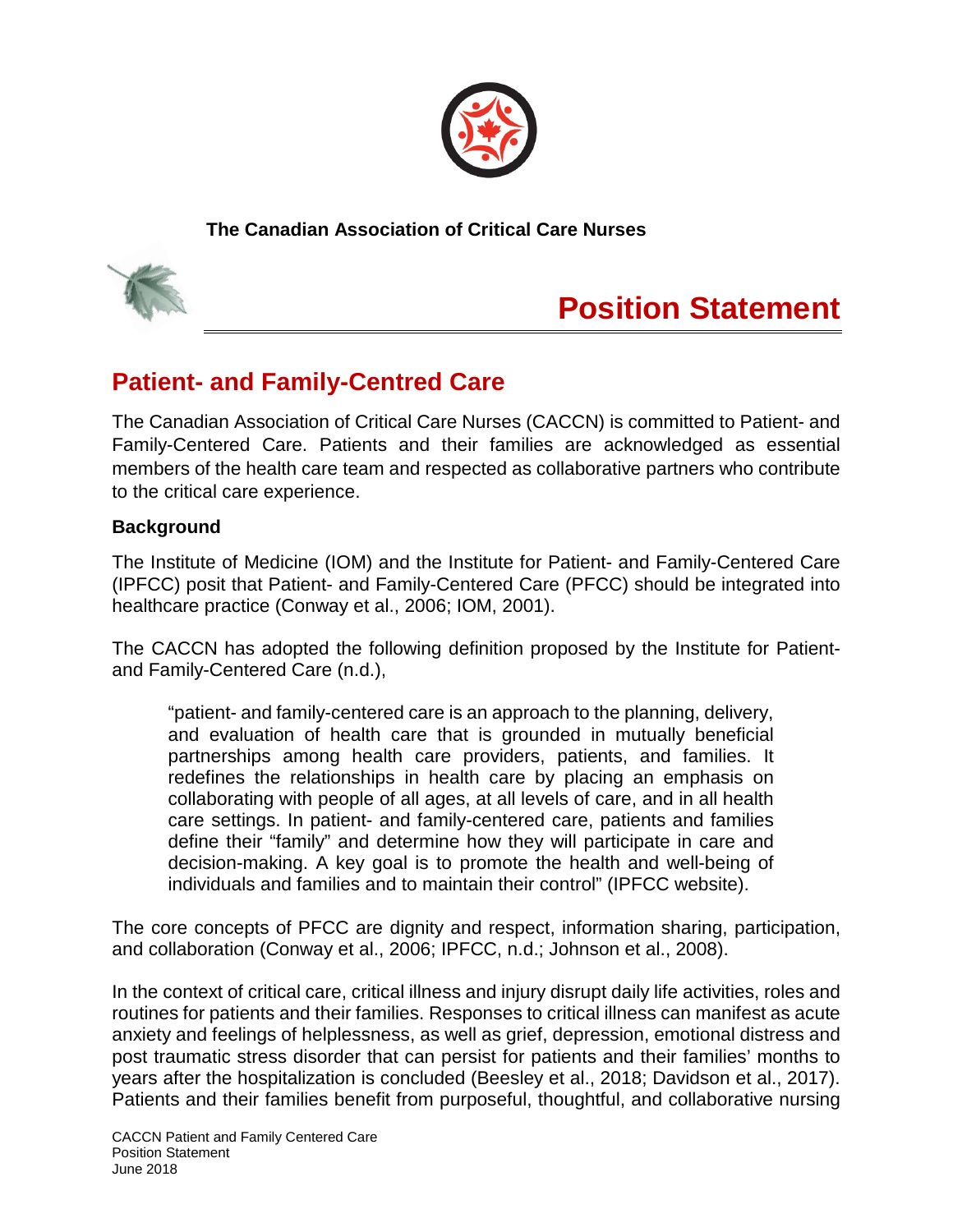interventions to support them in adapting and coping. Effective PFCC has the potential to decrease and/or prevent adverse psychological outcomes for patients and families, improve family caregiving capacities and enhance patient outcomes (Goldfarb, et al., 2017). Further, PFCC has been shown to decrease resource utilization, and positively influence patient, family, and healthcare provider satisfaction (Goldfarb et al., 2017).

In the critical care environment, families help facilitate the provision of person-centered care (Vandall-Walker & Clark, 2011). Family members provide important insight into the patient's individual beliefs, preferences, and values, which in turn, support the shared decision-making process.

### **CACCN Position**

The CACCN believes that critical care nurses have the responsibility to promote best practices which honour the principles of PFCC. Critical care nurses are members of the inter-professional healthcare team who provide essential support to patients and families throughout the trajectory of the critical care experience. Critical care nurses are also well positioned to foster mutually beneficial partnerships and the integration of PFCC interventions into the critical care environment. Interventions include, but are not limited to, facilitating open communication, clarifying misinterpretations, providing focused information and education thereby advancing shared decision-making and problemsolving. The provision of PFCC is congruent with and embedded within the values and beliefs of the CACCN and its Standards for Critical Care Nursing Practice (2017).

The American College of Critical Care Medicine/Society of Critical Care Medicine published evidence-informed guidelines for family centered care (FCC) in critical care in 2017 (Davidson et al., 2017). The CACCN supports the use of this document which provides important recommendations for the integration of FCC practices into all critical care settings.

> **Approved by the CACCN Board of Directors Date: June 19, 2018**